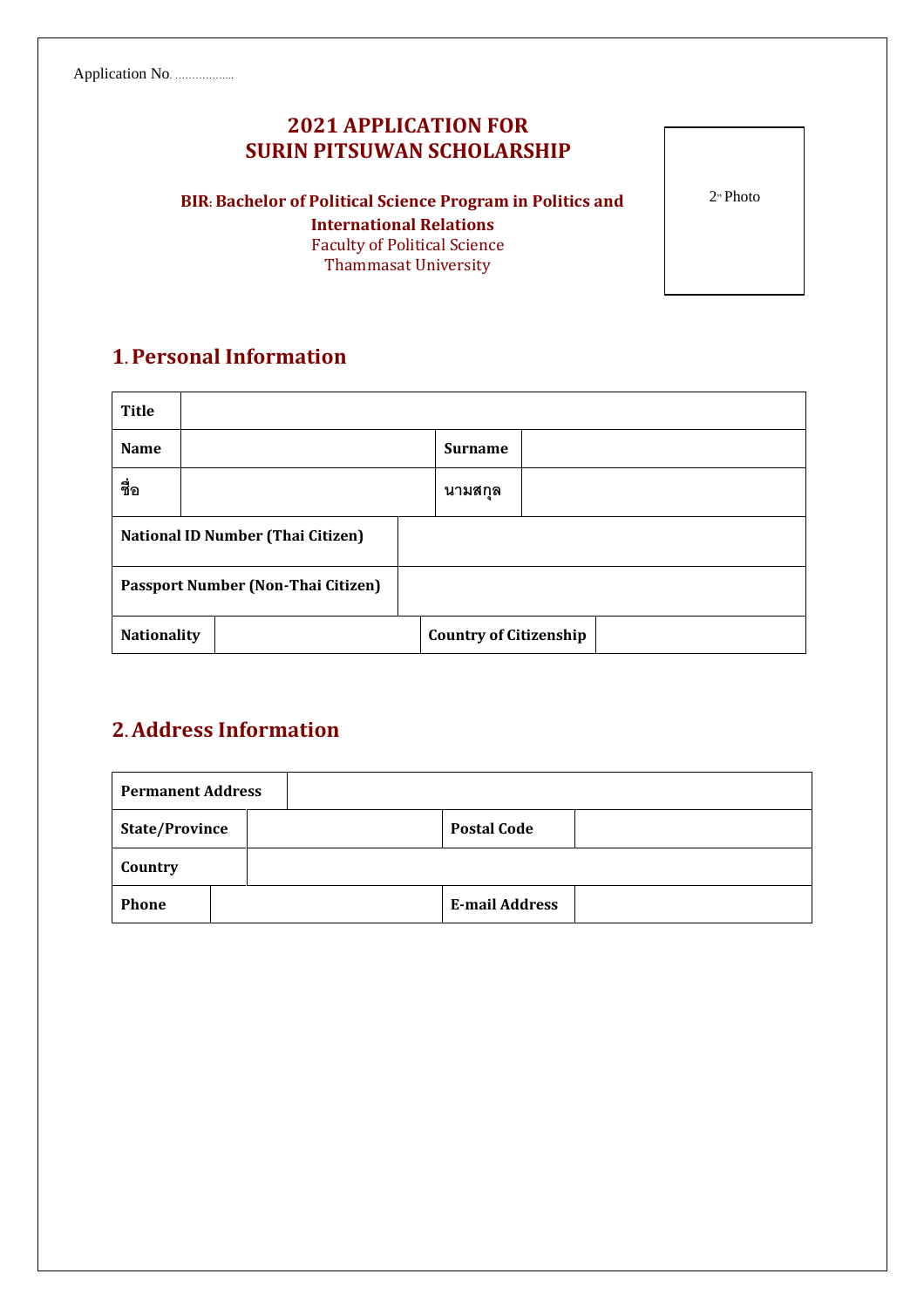# **3. Educational Background**

*Please list secondary schools, colleges and universities attend in chronological order (most recent first)*

| <b>Name of Institution</b> | Location<br>city/state/country | Date attended<br>$mm$ <i>yy</i> | Date awarded<br>$mm$ <i>yy</i> | Cumulative<br><b>GPA</b> |
|----------------------------|--------------------------------|---------------------------------|--------------------------------|--------------------------|
|                            |                                |                                 |                                |                          |
|                            |                                |                                 |                                |                          |
|                            |                                |                                 |                                |                          |
|                            |                                |                                 |                                |                          |
|                            |                                |                                 |                                |                          |

## **4.Name and Address of Parents**

Father  $\Box$  Living  $\Box$  Decreased

| <b>Title</b>          |                         |                 |                    |  |  |
|-----------------------|-------------------------|-----------------|--------------------|--|--|
| <b>Name</b>           |                         |                 | <b>Surname</b>     |  |  |
| <b>Home Address</b>   |                         |                 |                    |  |  |
| <b>State/Province</b> |                         |                 | <b>Postal Code</b> |  |  |
| Country               |                         | Phone           |                    |  |  |
| <b>Occupation</b>     |                         | <b>Employer</b> |                    |  |  |
|                       | <b>Business Address</b> |                 |                    |  |  |